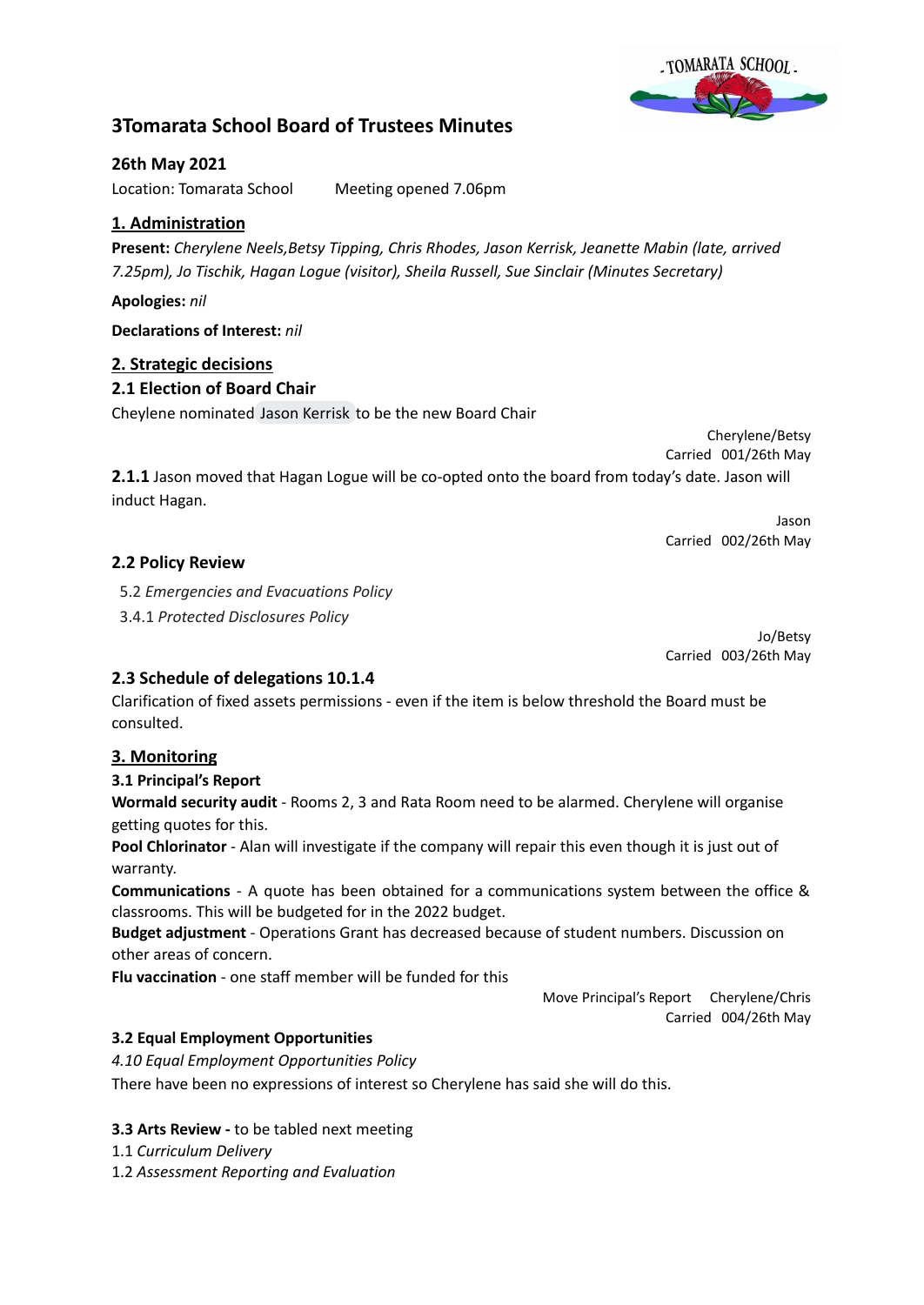### **3.4 Annual Report - to be covered in-committee**

1.1 *Curriculum Delivery*

1.2 *Assessment Reporting and Evaluation*

### **3.5 Finance and Audit Report**

*4.1 Financial Management Policy*

The Principal read through the finances however the Board has not yet seen these, due to Leading Edge's confusion over timings of deliverance of reports.

### **3.6 Property Report**

*4.2 Property and Asset Management Policy* **Septic Tank area** - Jason will organise getting this sprayed and cleared.

### **4. Strategic Discussions**

### **4.1 NZSTA Conference and Principal's Appraisal Update**

*Governance Framework*

3.5 *Performance Management Policy* Betsy recommended budgeting for 2 Board members to attend the conference in 2022. All have read Betsy's report.

> Moved Board Chair's conference report Betsy/Jeanette Carried 005/26th May

#### **4.2 Hautu Guide Phases of Readiness**

2.2 *Self Review* 1.3 *Achievement of Maori Students* Discussion over what this means and how it can be implemented.

## **4.3 In Committee - Personnel**

In-committee at 8.30, out of in committee

#### **5. Identify Agenda items for next meeting**

*Mid year achievement Cultural responsiveness Parent reporting Roll return Board Code of Conduct*

## **6. Administration**

#### **6.1 Confirmation of minutes**

Minutes of the meeting held on 14th April 2021 be approved and adopted as a true and correct record

> Cherylene/Betsy Carried 006/26th May

Minutes of the in committee meeting held on 14th April 2021 be approved and adopted as a true and correct record

Jason/Jeanette Carried 007/26th May Minutes of the Special in committee meeting held on 5th May 2021 be approved and adopted as a true and correct record

> Betsy/Sheila Carried 008/26th May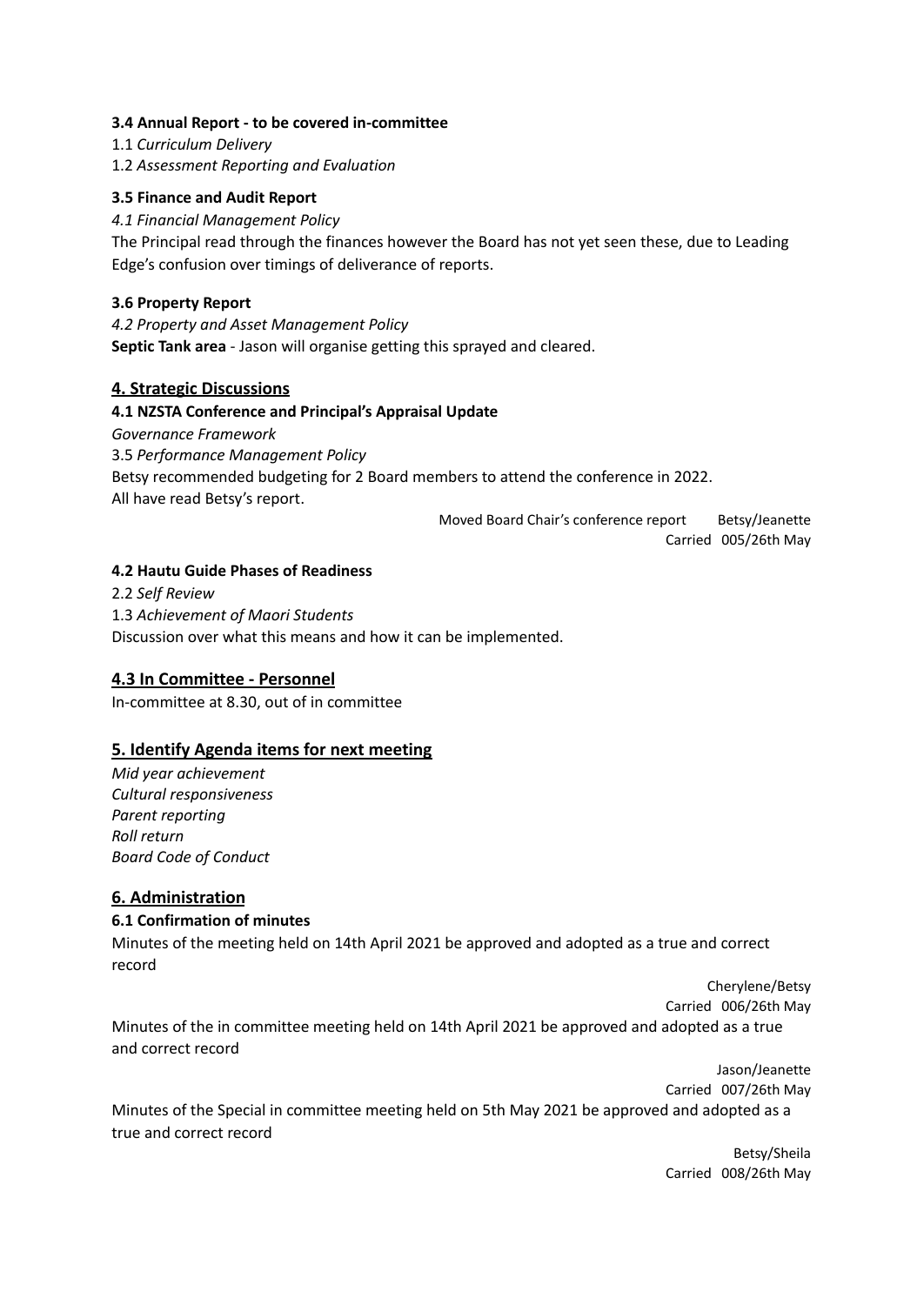#### **6.2 Correspondence**

Incoming: *In Committee: Letter from NZSTA In Committee: Letter from MOE In Committee: Letter from Staff member In Committee: Anonymous letter Board Chair resignation - Betsy Tipping*

> Cherylene/Jo Carried 009/26th May

### **Public Excluded**

I move that the public be excluded from— the following parts of the proceedings of this meeting, namely, agenda item **Details**

\*This resolution is made in reliance on section [48\(1\)\(a\)](http://www.legislation.govt.nz/act/public/1987/0174/latest/link.aspx?id=DLM123095#DLM123095) of the Local Government Official Information and Meetings Act 1987 and the particular interest or interests protected by [section](http://www.legislation.govt.nz/act/public/1987/0174/latest/link.aspx?id=DLM122287#DLM122287) 6 or section 7 of that Act or [section](http://www.legislation.govt.nz/act/public/1987/0174/latest/link.aspx?id=DLM65371#DLM65371) 6 or section 7 or section 9 of the Official Information Act 1982, as the case may require, which would be prejudiced by the holding of the whole or the relevant part of the proceedings of the meeting in public are as follows: **The briefing includes sensitive information in relation to employment and therefore the grounds are to protect the personal privacy of natural persons. The briefing also includes information of a sensitive financial nature**

> Chair Carried 010/26th May

Sue left the meeting. 8.45pm move into committee

Motions passed in committee

The board accepts a staff request for Maternity and special leave.

Betsy/Jeanette IC1 26th May 21

Table anonymous letter received in school Fri 21st May via Oranga Tamariki.

Cher/Betsy IC2 26th May 2

The board tables the management report for the 2020 Audit.

Cher/Chris IC3 26th May 21

Move out of committee 9.05pm

#### **7. Audit**

**The 2020 Audit from Haynes Norton be accepted**

**Cherylene/Chris Carried 011/26th May**

#### **7. Meeting Closure**

7.1 Comments on meeting procedures and outcomes 7.2 Preparation for next meeting

Meeting closed 9.15pm Next meeting: 30th June 2021 *Signed as a true and correct record of proceedings*